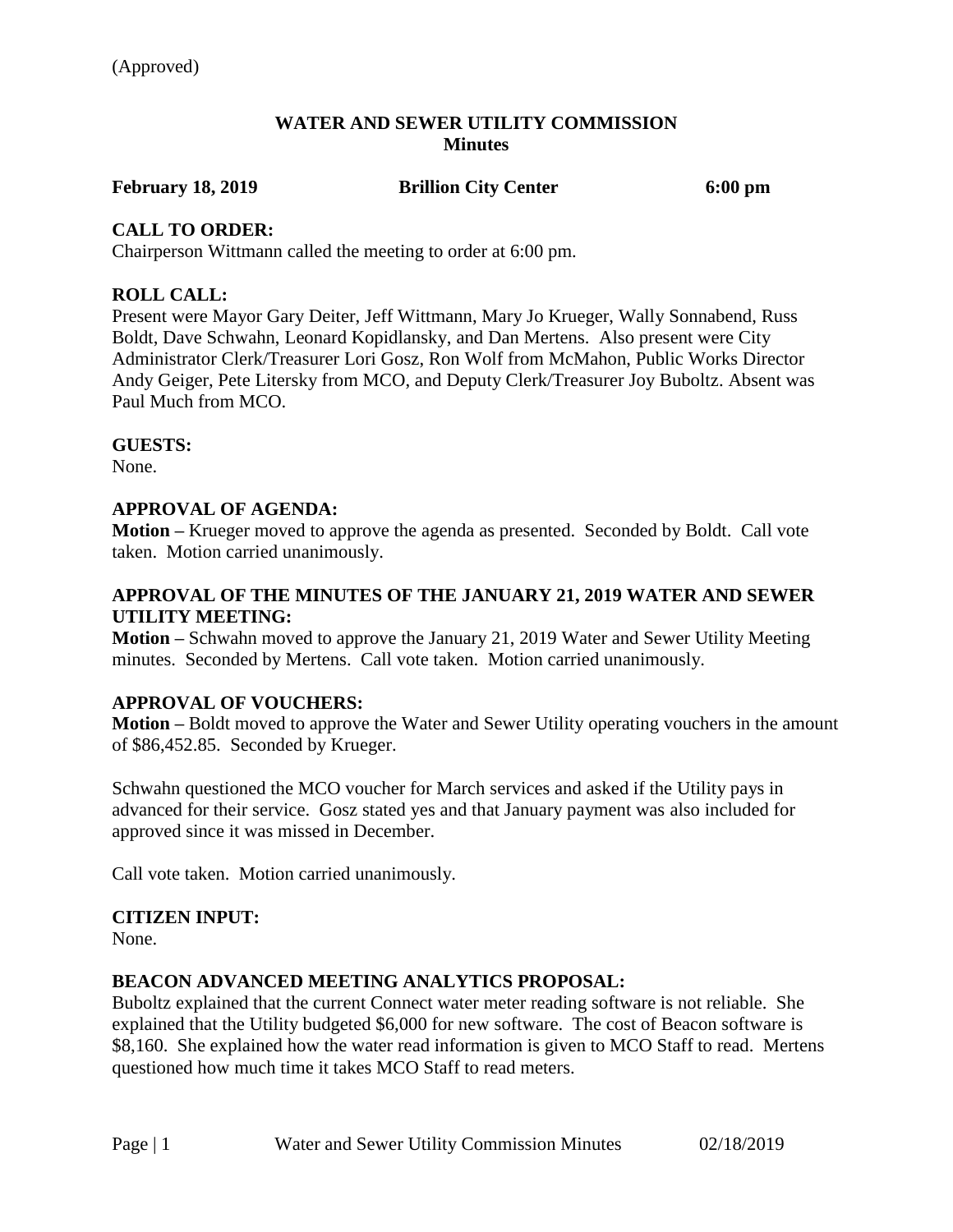Litersky explained the current laptop MCO uses for meter reading is no longer working. They are looking for a mobile unit to use, which is part of the proposal given by Beacon. He explained as ROM's are being changed the Connect software is not picked up the new ROM signal. It was noted that the Connect software has been used by City Staff since 2003.

Geiger explained there are two  $(2)$  components with this proposal; the software and the laptop. He is suggesting the Utility go with the tablet at a cost of \$4,350.

Krueger stated she feels another quote for software should be obtained. Buboltz stated she will obtain a quote for the Galaxy software and will bring that information back to the next meeting.

# **INFLOW & INFILTRATION REDUCTION PROJECT:**

# **A. 2019 Project:**

# **B. Update on Bidding:**

Wolf explained that the topo survey has already been completed for the Market Street and Elm Street projects. The understanding is that Market Street is the base project and that Elm Street is an optional project.

Wolf explained the proposed project will be similar to the Custer Street Project with road reconstruction, spot curb, gutter, and sidewalk replacement, full replacement of mains and laterals, and the installation of mini storm sewers. It is hoped to advertise for bids in the February 27<sup>th</sup> and March 6<sup>th</sup> Brillion News with the opening of bids on March 14<sup>th</sup>.

Geiger informed the Commission that he did contact the DNR and was informed that an enforcement meeting for the City regarding the percentage of lead services that must be replaced has not been scheduled yet. He is hoping to hear back from the DNR by May 15<sup>th</sup>. Wittmann asked if these two (2) streets being proposed to be done in 2019 is part of that enforcement meeting discussion. Geiger stated yes.

Geiger reported that the Utility received a sample testing back, which came back favorable. The first week of March a recording test with the DNR will be done and if that test passes it is hoped to be "off of the DNR's radar".

Litersky stated that he feels the Utility does not need to raise the chemical feed for lead. He also informed the Commission that the DNR is allowing seasonal sites be removed as testing sites, but that new sites will need to take those removed.

Geiger stated there are funds available to have both of the proposed streets done in 2019. Gosz explained that if the City Council reallocates funds from borrowing there would then be \$387,435 available for the 2019 proposed projects. We would still be \$100,000 short. Wolf explained that approximately \$135,000 of the proposed projects is utility related.

**Motion –** Krueger moved to recommend to City Council the Agreement for Professional Services with McMahon for the 2019 Street/Utility project in the amount of \$20,250. Seconded by Mertens. Call vote. Motion carried.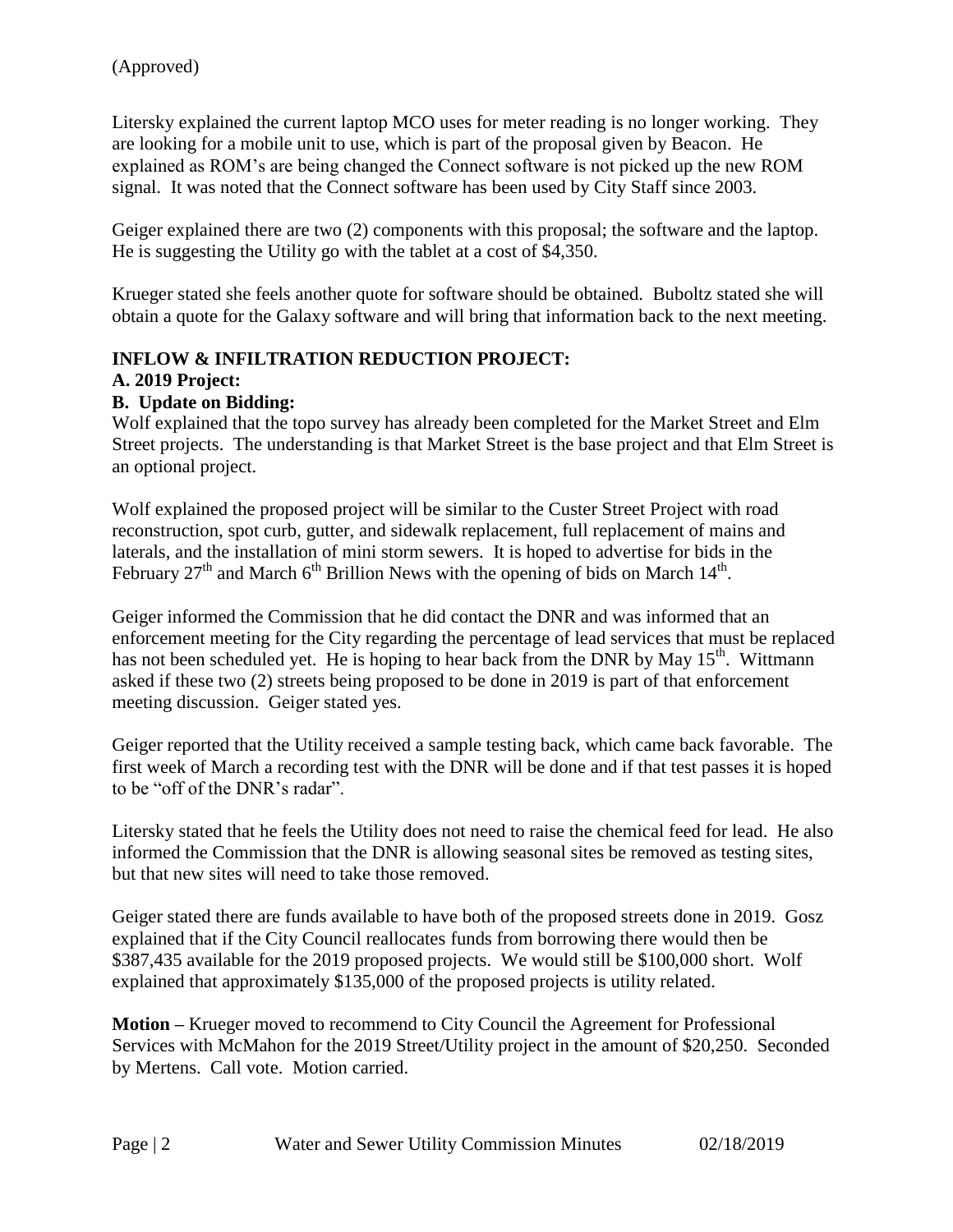# **MCO REPORT:**

#### **A. Monthly Superintendent Report/Update:**

Litersky reviewed the Monthly Superintendent Report with the Commission and reported on the following:

- 1. The Waste Pump (that pumps to the reed beds) was pulled and is at VPC.
- 2. The Brine Pump piping at the Main Street Well was repaired.
- 3. Generator Maintenance.
- 4. Frozen water service.
- 5. Service at 125 Dewey Street is leaking.
- 6. Twitch's Bar had a pipe break twice. The compression fitting broke in the cold weather.
- 7. New pump is at the Treatment Plant.
- 8. Ryan Street Lift Station is clean.

#### **Other:**

There is scheduled testing at PPI with Paul Much, the DNR, and representatives from PPI.

#### **B. Consider Approval of Blower Motor at WWTP:**

Litersky stated this blower motor is for the digester and aeration basin. Wittmann asked if this replacement was budgeted and is it an energy star motor. Litersky stated this motor runs continuously and that they are meeting with Focus on Energy.

Mertens asked the cost of this motor. Litersky stated \$2,600. Gosz stated this expense can come from the Sewer User Replacement account.

**Motion –** Mertens moved to approve the purchase of a blower motor for the WWTP. Seconded by Schwahn. Call vote. Motion carried unanimously.

#### **ENGINEER'S REPORT:**

No report.

#### **CHAIRMAN:**

No report.

#### **PUBLIC WORKS DIRECTOR:**

Geiger reported a meeting will be held with Focus on Energy on Wednesday. The meeting will be mainly geared towards lighting.

Schwahn questioned if any more information has been received on the dredger for the Brillion Marsh. Geiger explained that he met with a Representative from the DNR and they looked at the Brillion Marsh. They reviewed the area from Center Road and from Spring Creek entrance. They will be looking at entering from Spring Creek.

Geiger reported that the DPW Staff is currently cutting down overhanging branches from around Spring Creek so the dredger can go through. Right now he does not have commitment from the DNR that the dredger will be coming to Brillion this year. The DNR is discussing spraying the channels and doing burning next fall.